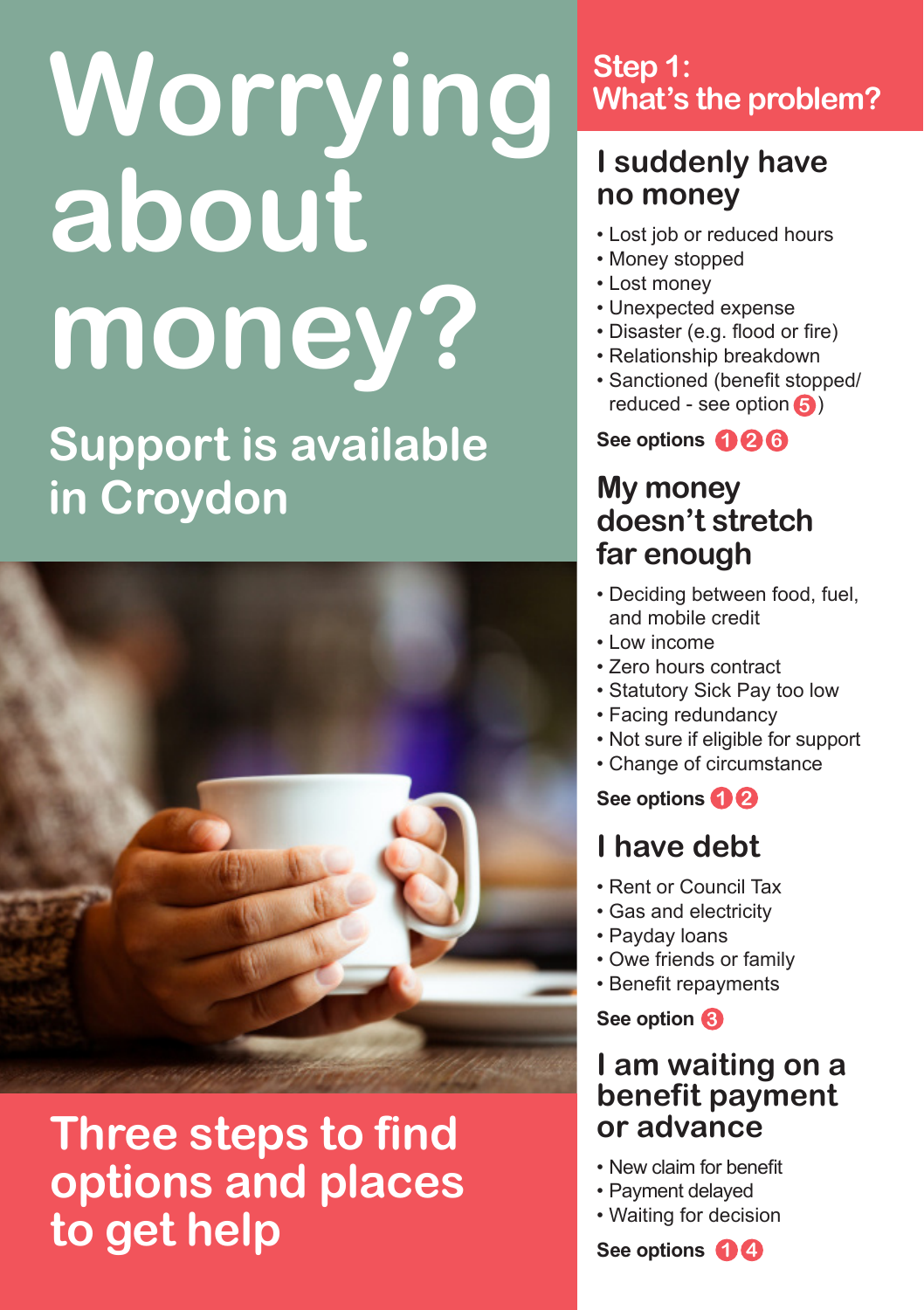## **Step 2: What are some options?**

## **1 Council Support Schemes**

People on low incomes may be able to access Housing Benefit/ Universal credit and/or Council Tax Support. Find out more at: **www.croydon.gov.uk/benefits**

Discretionary housing payments are made towards housing costs where a person receives Housing Benefit or the housing element of Universal Credit.

More information can be found here:

**www.croydon.gov.uk/benefits/financial-hardship/discretionary-housing-payments**

## **2 Maximise Your Income**

Anyone who is struggling financially can get a benefit check and speak to an advisor for free and confidential advice. A benefit check can ensure that you are receiving all the money you're entitled to, especially if your circumstances have changed recently. Speaking to an advisor could also help you find cheaper deals on things like gas and electricity and make sure you're not missing out on things like school clothing grants.

## **3 Debt Advice**

Debt can happen to anyone. Free advice and support can help you find ways to manage your debts and reduce how much you pay each month.

## **4 Benefit Advance**

If you have made a new claim for benefit and are in financial hardship while you wait for your first payment, you may be able to get an advance to afford things like rent or food. It's important to get advice before taking out an advance. Benefit advances must be paid back, and the money will be taken from your future benefit payments (a loan).

## **5 DWP Hardship Payment**

If you have been sanctioned, you may be able to request a hardship payment from the Jobcentre. Hardship payments are not always paid immediately, and they're not available to everyone. Hardship payments of Universal Credit need to be paid back (a loan), but hardship payments of Jobseeker's Allowance or Employment Support Allowance do not (not a loan).

## **4 Challenge a Decision**

You can challenge a benefit decision if your benefit has been stopped / sanctioned / reduced / refused or you have been overpaid. Most benefit decisions need to be challenged within one month.

## **Step 3: Where can I get help? Each of these services offer free and confidential advice**

#### **CITIZENS ADVICE CROYDON**

**Advice on benefits, debt, housing, employment, immigration and legal** 0800 144 8848 www.citizensadvicecroydon.org www.c[itizensadvicecroydon.paperform.co](https://citizensadvicecroydon.paperform.co/ )

**Help with options: 1 2 3 4 5 6**

**Citizens Advice Help to Claim Advice and support for claiming Universal Credit** 0800 144 8444 www.citizensadvicecroydon.org/get-advice

#### **CHRISTIANS AGAINST POVERTY LONDON CROYDON**

#### **Help with debt**

**Croydon South Debt Centre** 0800 328 0006 | info@capuk.org www.capuk.org/i-want-help

**Central Croydon Debt Centre** 0783 362 1926 | info@capuk.org

## **Help with option: 3**

## **SOUTH WEST LONDON LAW CENTRES**

**Free legal advice on issues such as debt, housing, employment and immigration** 0208 767 2777 | www.swllc.org Debt: 0208 667 9252

#### **Help with option: 3**

## **AGE UK CROYDON**

**Information and advice service for older people, their families and carers** 020 8686 0066 aukc@ageukcroydon.org.uk www.ageuk.org.uk/croydon

**Help with options: 1 2**

#### **ADVICE SERVICES CROYDON**

**Benefits help and advice** 020 8686 0066 asc@adviceservicescroydon.org.uk www.adviceservicescroydon.org.uk **Help with options: 1 2 6**

## **HEAR US**

**Providing benefits advice and support (including help with appeals) to people with mental health difficulties** 020 8681 6888 surgery@hear-us.org www.hear-us.org/surgeries/surgery-referral

**Help with options: 1 2 4 5 6**

## **Other Support**

#### **Carers Information Service**

**Information, advice and support for carers in Croydon** 020 8649 9339 | info@carersinfo.org.uk www.carersinfo.org.uk

## **Mind In Croydon**

**Benefits advice and employment support to enable positive mental health** 020 8668 2210 admin@mindincroydon.org.uk www.mindincroydon.org.uk

## **Simply Connect Croydon**

**Help to find local support services and activities** 

020 8253 7070 | croydon.simplyconnect.uk connectwellcroydon@cvalive.org.uk

## **Crisis Skylight Croydon**

**Help and support for single people impacted by homelessness**  020 3848 1700 | croydon@crisis.org.uk www.crisis.org.uk/get-help/croydon

## **Accommodation Action**

**Support for residents in temporary accommodation in Croydon** info@accommodationaction.com www.accommodationaction.com

#### **MoneyHelper**

**Support with debt, benefits, money management and pensions** 0800 138 7777 (freephone) www.moneyhelper.org.uk